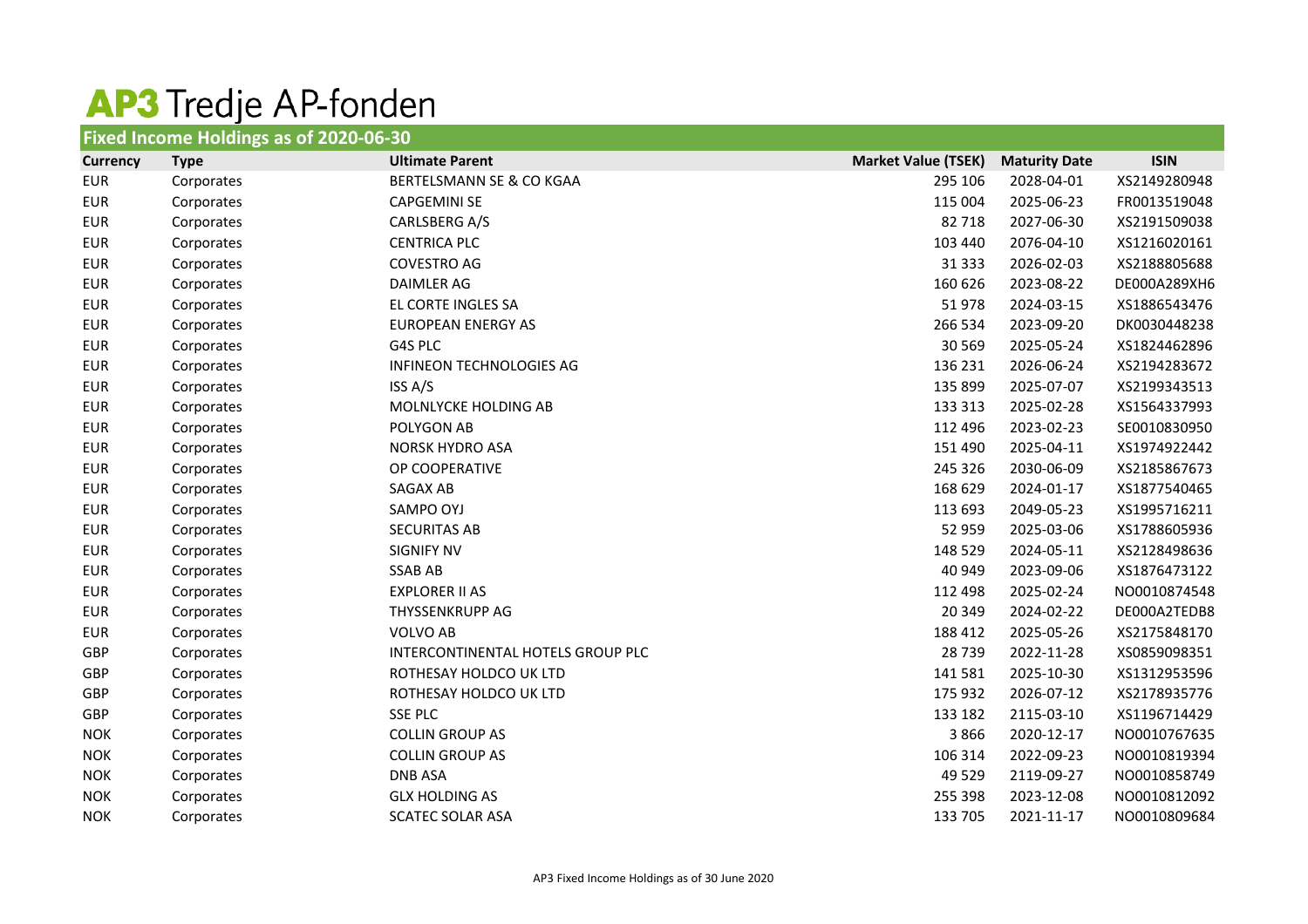| <b>Currency</b> | <b>Type</b> | <b>Ultimate Parent</b>             | <b>Market Value (TSEK)</b> | <b>Maturity Date</b> | <b>ISIN</b>  |
|-----------------|-------------|------------------------------------|----------------------------|----------------------|--------------|
| <b>SEK</b>      | Corporates  | <b>SSCP LAGER BIDCO</b>            | 109 047                    | 2024-10-31           | SE0013358686 |
| <b>SEK</b>      | Corporates  | <b>ARISE AB</b>                    | 39 5 51                    | 2022-03-31           | SE0009607088 |
| <b>SEK</b>      | Corporates  | <b>BMW FINANCE NV</b>              | 122 083                    | 2020-10-06           | XS1301622152 |
| <b>SEK</b>      | Corporates  | <b>CASTELLUM AB</b>                | 117893                     | 2021-10-04           | SE0009161607 |
| <b>SEK</b>      | Corporates  | CASTELLUM AB                       | 158 582                    | 2025-11-27           | SE0012675916 |
| <b>SEK</b>      | Corporates  | DEUTSCHE BAHN FIN GMBH             | 205 568                    | 2021-02-04           | XS1027425328 |
| <b>SEK</b>      | Corporates  | <b>ELECTROLUX AB</b>               | 50 598                     | 2024-03-27           | XS1969611943 |
| <b>SEK</b>      | Corporates  | <b>ELECTROLUX AB</b>               | 312 250                    | 2023-04-06           | XS2152294679 |
| <b>SEK</b>      | Corporates  | <b>ELLEVIO</b>                     | 4 3 1 9 6 4 6              | 2040-06-01           |              |
| <b>SEK</b>      | Corporates  | <b>ELLEVIO AB</b>                  | 253 008                    | 2027-06-11           | XS2187708198 |
| <b>SEK</b>      | Corporates  | <b>ELLEVIO AB</b>                  | 372 207                    | 2025-02-12           | XS1768718576 |
| <b>SEK</b>      | Corporates  | <b>FASTIGHETS AB BALDER</b>        | 100 046                    | 2022-07-01           | SE0013359726 |
| <b>SEK</b>      | Corporates  | <b>HEMSO FASTIGHETS AB</b>         | 90 855                     | 2021-06-03           | SE0008406243 |
| <b>SEK</b>      | Corporates  | <b>HEMSO FASTIGHETS AB</b>         | 260 840                    | 2024-10-02           | XS1692152785 |
| <b>SEK</b>      | Corporates  | <b>HEMSO FASTIGHETS AB</b>         | 99 232                     | 2023-03-24           | XS2055795673 |
| <b>SEK</b>      | Corporates  | IA HEDIN BIL AB                    | 195 845                    | 2022-10-05           | SE0010360701 |
| <b>SEK</b>      | Corporates  | IF P&C INSURANCE HLDGS             | 50 2 20                    | 2046-12-01           | XS1525537061 |
| <b>SEK</b>      | Corporates  | IF P&C INSURANCE HLDGS             | 152 957                    | 2046-12-01           | XS1525537145 |
| <b>SEK</b>      | Corporates  | <b>INDUSTRIVARDEN AB</b>           | 105 380                    | 2025-02-20           | SE0012676757 |
| <b>SEK</b>      | Corporates  | <b>SBAB BANK AB</b>                | 52 025                     | 2170-03-05           | SE0012193787 |
| <b>SEK</b>      | Corporates  | <b>SBAB BANK AB</b>                | 85 493                     | 2024-06-20           | XS2015229516 |
| <b>SEK</b>      | Corporates  | <b>JERNHUSEN AB</b>                | 114 769                    | 2025-04-23           | SE0013359601 |
| <b>SEK</b>      | Corporates  | <b>VATTENFALL AB</b>               | 309 535                    | 2021-10-01           | XS2150002736 |
| <b>SEK</b>      | Corporates  | L E LUNDBERGFORETAGEN AB           | 60 415                     | 2024-12-06           | SE0012676666 |
| <b>SEK</b>      | Corporates  | LÄNSFORSAKRINGAR BANK              | 151 415                    | 2021-05-18           | SE0008348270 |
| <b>SEK</b>      | Corporates  | MILLICOM INTERNATIONAL CELLULAR SA | 19 4 8 1                   | 2024-05-15           | SE0012454841 |
| <b>SEK</b>      | Corporates  | <b>NORDEA BANK ABP</b>             | 210 554                    | 2025-09-17           | XS1292434146 |
| <b>SEK</b>      | Corporates  | <b>NORDEA BANK ABP</b>             | 287 775                    | 2025-09-17           | XS1292433767 |
| <b>SEK</b>      | Corporates  | NORSK HYDRO ASA                    | 206 887                    | 2022-11-07           | NO0010809676 |
| <b>SEK</b>      | Corporates  | <b>RIKSHEM AB</b>                  | 62 801                     | 2022-02-22           | SE0009345630 |
| <b>SEK</b>      | Corporates  | <b>RIKSHEM AB</b>                  | 159 430                    | 2025-12-11           | XS2188806066 |
| <b>SEK</b>      | Corporates  | <b>RIKSHEM AB</b>                  | 295 769                    | 2025-02-03           | XS2112951392 |
| <b>SEK</b>      | Corporates  | SANOLIUM AB                        | 59871                      | 2024-09-26           | SE0012596179 |
| <b>SEK</b>      | Corporates  | <b>SCANIA CV AB</b>                | 147 479                    | 2022-02-21           | XS1867695469 |
| <b>SEK</b>      | Corporates  | SCANIA CV AB                       | 194 950                    | 2023-01-24           | XS2108957874 |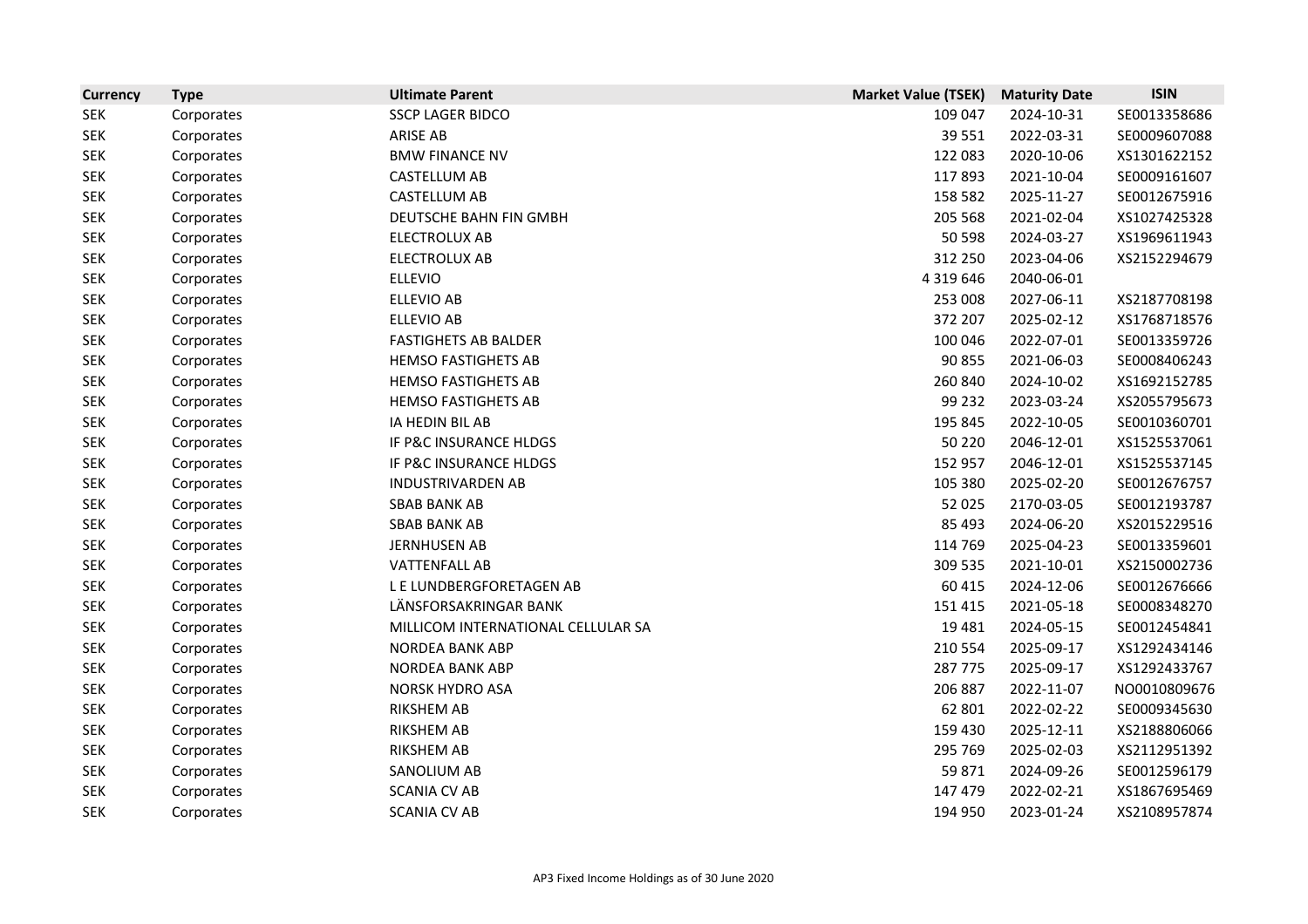| <b>Currency</b> | <b>Type</b> | <b>Ultimate Parent</b>           | <b>Market Value (TSEK)</b> | <b>Maturity Date</b> | <b>ISIN</b>  |
|-----------------|-------------|----------------------------------|----------------------------|----------------------|--------------|
| <b>SEK</b>      | Corporates  | <b>SERNEKE GROUP AB</b>          | 92 140                     | 2021-06-01           |              |
| <b>SEK</b>      | Corporates  | <b>SINCH AB</b>                  | 117589                     | 2024-11-27           | SE0013382140 |
| <b>SEK</b>      | Corporates  | <b>SSAB AB</b>                   | 45 304                     | 2024-06-26           | XS2017330221 |
| <b>SEK</b>      | Corporates  | STOCKHOLM EXERGI HOLDING AB      | 57431                      | 2023-09-11           | SE0012193811 |
| <b>SEK</b>      | Corporates  | STOCKHOLM EXERGI HOLDING AB      | 132 543                    | 2022-05-18           | SE0007075130 |
| <b>SEK</b>      | Corporates  | STOCKHOLM EXERGI HOLDING AB      | 309 449                    | 2025-02-24           | SE0010599019 |
| <b>SEK</b>      | Corporates  | STORA ENSO OYJ                   | 78 270                     | 2024-02-20           | XS1953910764 |
| <b>SEK</b>      | Corporates  | STORA ENSO OYJ                   | 148 017                    | 2025-04-29           | XS2163334621 |
| <b>SEK</b>      | Corporates  | STORA ENSO OYJ                   | 162 945                    | 2025-04-29           | XS2188667948 |
| <b>SEK</b>      | Corporates  | <b>SWEDISH MATCH AB</b>          | 151 749                    | 2021-01-29           | XS1353819003 |
| <b>SEK</b>      | Corporates  | <b>SWEDISH MATCH AB</b>          | 200 140                    | 2020-12-01           | XS1830406937 |
| <b>SEK</b>      | Corporates  | <b>SWEDISH MATCH AB</b>          | 458 383                    | 2022-05-30           | XS1619638528 |
| <b>SEK</b>      | Corporates  | TELE2 AB                         | 45 946                     | 2023-02-24           | XS1604464559 |
| <b>SEK</b>      | Corporates  | TELE2 AB                         | 50852                      | 2022-03-16           | XS1490961759 |
| <b>SEK</b>      | Corporates  | TELE2 AB                         | 52 004                     | 2023-02-24           | XS1571151627 |
| <b>SEK</b>      | Corporates  | TELE2 AB                         | 109 413                    | 2025-06-10           | XS2187707463 |
| <b>SEK</b>      | Corporates  | <b>TELENOR ASA</b>               | 162 322                    | 2024-03-19           | XS1964629882 |
| <b>SEK</b>      | Corporates  | TELIA CO AB                      | 160 746                    | 2077-10-04           | XS1590778889 |
| <b>SEK</b>      | Corporates  | TELIA CO AB                      | 214 585                    | 2077-10-04           | XS1590783533 |
| <b>SEK</b>      | Corporates  | <b>VASAKRONAN AB</b>             | 91074                      | 2023-01-16           | SE0010766121 |
| <b>SEK</b>      | Corporates  | <b>VASAKRONAN AB</b>             | 421 348                    | 2026-04-02           | XS2150179237 |
| <b>SEK</b>      | Corporates  | <b>VOLVO TREASURY AB</b>         | 99 716                     | 2022-05-19           | XS1911747399 |
| <b>SEK</b>      | Corporates  | <b>VOLVO TREASURY AB</b>         | 148728                     | 2022-11-04           | XS2075253240 |
| <b>SEK</b>      | Corporates  | <b>VOLVO TREASURY AB</b>         | 150 057                    | 2021-08-24           | XS1868533347 |
| <b>SEK</b>      | Corporates  | <b>VOLVO TREASURY AB</b>         | 154 672                    | 2024-05-06           | XS2168406408 |
| <b>SEK</b>      | Corporates  | <b>VOLVOFINANS BANK AB</b>       | 149888                     | 2022-03-09           | SE0010832691 |
| <b>SEK</b>      | Corporates  | <b>WILLHEM AB</b>                | 98 5 65                    | 2025-02-22           | SE0012193993 |
| <b>SEK</b>      | Corporates  | <b>WILLHEM AB</b>                | 134 240                    | 2021-06-09           | SE0008431985 |
| <b>SEK</b>      | Corporates  | <b>WILLHEM AB</b>                | 150 603                    | 2022-12-04           | SE0012676088 |
| <b>SEK</b>      | Corporates  | <b>WILLHEM AB</b>                | 151 268                    | 2021-11-01           | SE0009242332 |
| <b>USD</b>      | Corporates  | 3M CO                            | 10 14 1                    | 2025-04-15           | US88579YBM21 |
| <b>USD</b>      | Corporates  | <b>DANONE SA</b>                 | 30834                      | 2026-11-02           | USF12033TP59 |
| <b>USD</b>      | Corporates  | <b>INTEL CORP</b>                | 158 065                    | 2025-03-25           | US458140BP43 |
| <b>USD</b>      | Corporates  | KOMMUNINVEST COOPERATIVE SOCIETY | 483 767                    | 2023-04-24           | XS2081157401 |
| <b>USD</b>      | Corporates  | <b>NIKE INC</b>                  | 30 236                     | 2025-03-27           | US654106AH65 |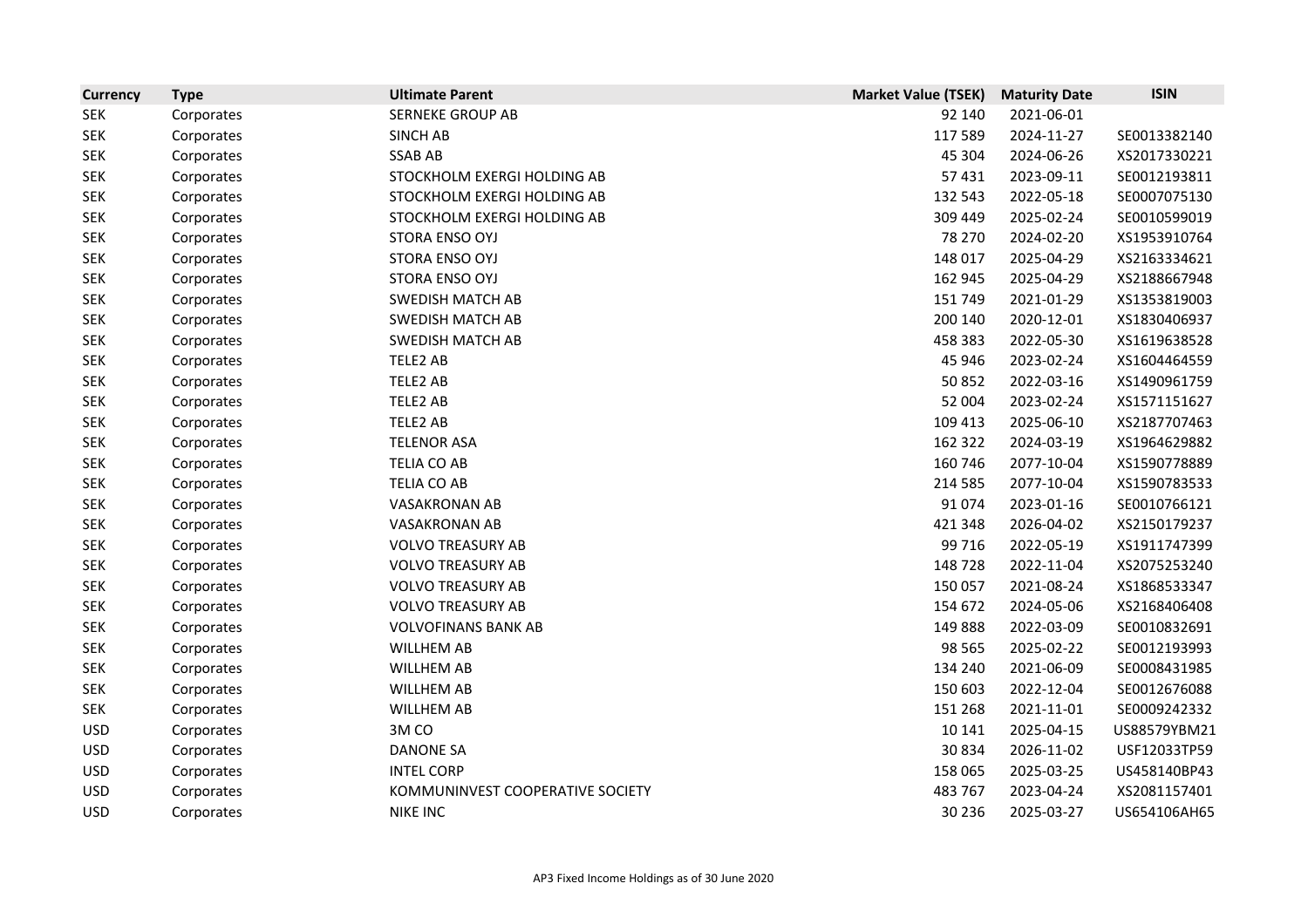| <b>Currency</b> | <b>Type</b>              | <b>Ultimate Parent</b>                             | <b>Market Value (TSEK)</b> | <b>Maturity Date</b> | <b>ISIN</b>  |
|-----------------|--------------------------|----------------------------------------------------|----------------------------|----------------------|--------------|
| <b>USD</b>      | Corporates               | PRUDENTIAL FINANCIAL INC                           | 47 689                     | 2030-03-10           | US74432QCG82 |
| <b>USD</b>      | Corporates               | SVENSKA HANDELSBANKEN AB                           | 199 564                    | 2167-03-01           | XS1952091202 |
| <b>USD</b>      | Corporates               | SVENSKA HANDELSBANKEN AB                           | 207 558                    | 2167-03-01           | XS1194054166 |
| <b>USD</b>      | Corporates               | WALT DISNEY CO/THE                                 | 96 076                     | 2026-01-13           | US254687FV35 |
| <b>EUR</b>      | Governments & Sovereigns | <b>FRENCH REPUBLIC</b>                             | 166 068                    | 2026-05-25           | FR0013131877 |
| <b>EUR</b>      | Governments & Sovereigns | <b>FRENCH REPUBLIC</b>                             | 227 674                    | 2025-11-25           | FR0012938116 |
| <b>EUR</b>      | Governments & Sovereigns | <b>KINGDOM OF SPAIN</b>                            | 105 346                    | 2021-10-31           | ES0000012C46 |
| <b>EUR</b>      | Governments & Sovereigns | <b>KINGDOM OF SPAIN</b>                            | 105 521                    | 2023-04-30           | ES0000012F84 |
| <b>EUR</b>      | Governments & Sovereigns | KINGDOM OF SPAIN                                   | 106 268                    | 2022-04-30           | ES00000128O1 |
| <b>EUR</b>      | Governments & Sovereigns | KINGDOM OF SPAIN                                   | 106 868                    | 2024-07-30           | ES0000012E85 |
| <b>EUR</b>      | Governments & Sovereigns | KINGDOM OF SPAIN                                   | 117 635                    | 2022-01-31           | ES00000123K0 |
| <b>EUR</b>      | Governments & Sovereigns | KINGDOM OF SPAIN                                   | 119 903                    | 2024-10-31           | ES00000126B2 |
| <b>EUR</b>      | Governments & Sovereigns | <b>KINGDOM OF SPAIN</b>                            | 121 628                    | 2024-04-30           | ES00000124W3 |
| <b>EUR</b>      | Governments & Sovereigns | <b>KINGDOM OF SPAIN</b>                            | 122 589                    | 2023-01-31           | ES00000123U9 |
| <b>EUR</b>      | Governments & Sovereigns | KINGDOM OF SPAIN                                   | 124 217                    | 2023-10-31           | ES00000123X3 |
| <b>EUR</b>      | Governments & Sovereigns | <b>REPUBLIC OF FINLAND</b>                         | 224 858                    | 2029-09-15           | FI4000369467 |
| GBP             | Governments & Sovereigns | <b>KFW</b>                                         | 478 911                    | 2026-09-15           | XS2034715305 |
| <b>GBP</b>      | Governments & Sovereigns | UNITED KINGDOM OF GREAT BRITAIN AND NORTHERN IRELA | 486 483                    | 2021-09-07           | GB00B4RMG977 |
| GBP             | Governments & Sovereigns | <b>INTL FINANCE CORP</b>                           | 647839                     | 2023-12-15           | XS1854000343 |
| <b>JPY</b>      | Governments & Sovereigns | <b>JAPAN</b>                                       | 175 087                    | 2026-03-10           | JP1120211G41 |
| <b>JPY</b>      | Governments & Sovereigns | <b>JAPAN</b>                                       | 261 010                    | 2030-03-20           | JP1103581L42 |
| <b>JPY</b>      | Governments & Sovereigns | <b>JAPAN</b>                                       | 262 162                    | 2028-12-20           | JP1103531K10 |
| <b>JPY</b>      | Governments & Sovereigns | <b>JAPAN</b>                                       | 263 404                    | 2027-03-10           | JP1120221H48 |
| JPY             | Governments & Sovereigns | <b>JAPAN</b>                                       | 347 512                    | 2022-12-20           | JP1051341HC3 |
| JPY             | Governments & Sovereigns | <b>JAPAN</b>                                       | 433 845                    | 2022-05-01           | JP1024121L54 |
| <b>SEK</b>      | Governments & Sovereigns | AFRICAN DEVELOPMENT BANK                           | 201 288                    | 2024-04-11           | XS1980180829 |
| <b>SEK</b>      | Governments & Sovereigns | AFRICAN DEVELOPMENT BANK                           | 501 937                    | 2022-06-01           | XS1527751991 |
| <b>SEK</b>      | Governments & Sovereigns | ASIAN DEVELOPMENT BANK                             | 351 107                    | 2026-07-08           | XS2021306589 |
| <b>SEK</b>      | Governments & Sovereigns | ASIAN DEVELOPMENT BANK                             | 502 782                    | 2023-06-26           | XS1842116961 |
| <b>SEK</b>      | Governments & Sovereigns | EUROPEAN BANK FOR RECONSTRUCTION & DEVELOPMENT     | 196 766                    | 2026-09-10           | XS2051210214 |
| <b>SEK</b>      | Governments & Sovereigns | EUROPEAN BANK FOR RECONSTRUCTION & DEVELOPMENT     | 202 425                    | 2023-05-24           | XS1825539056 |
| <b>SEK</b>      | Governments & Sovereigns | EUROPEAN BANK FOR RECONSTRUCTION & DEVELOPMENT     | 301 291                    | 2025-01-24           | XS2108490173 |
| <b>SEK</b>      | Governments & Sovereigns | EUROPEAN BANK FOR RECONSTRUCTION & DEVELOPMENT     | 406 626                    | 2024-01-18           | XS1937041157 |
| <b>SEK</b>      | Governments & Sovereigns | EUROPEAN INVESTMENT BANK                           | 253 744                    | 2020-12-01           | XS0267891843 |
| <b>SEK</b>      | Governments & Sovereigns | EUROPEAN INVESTMENT BANK                           | 304 077                    | 2022-07-19           | XS1551293019 |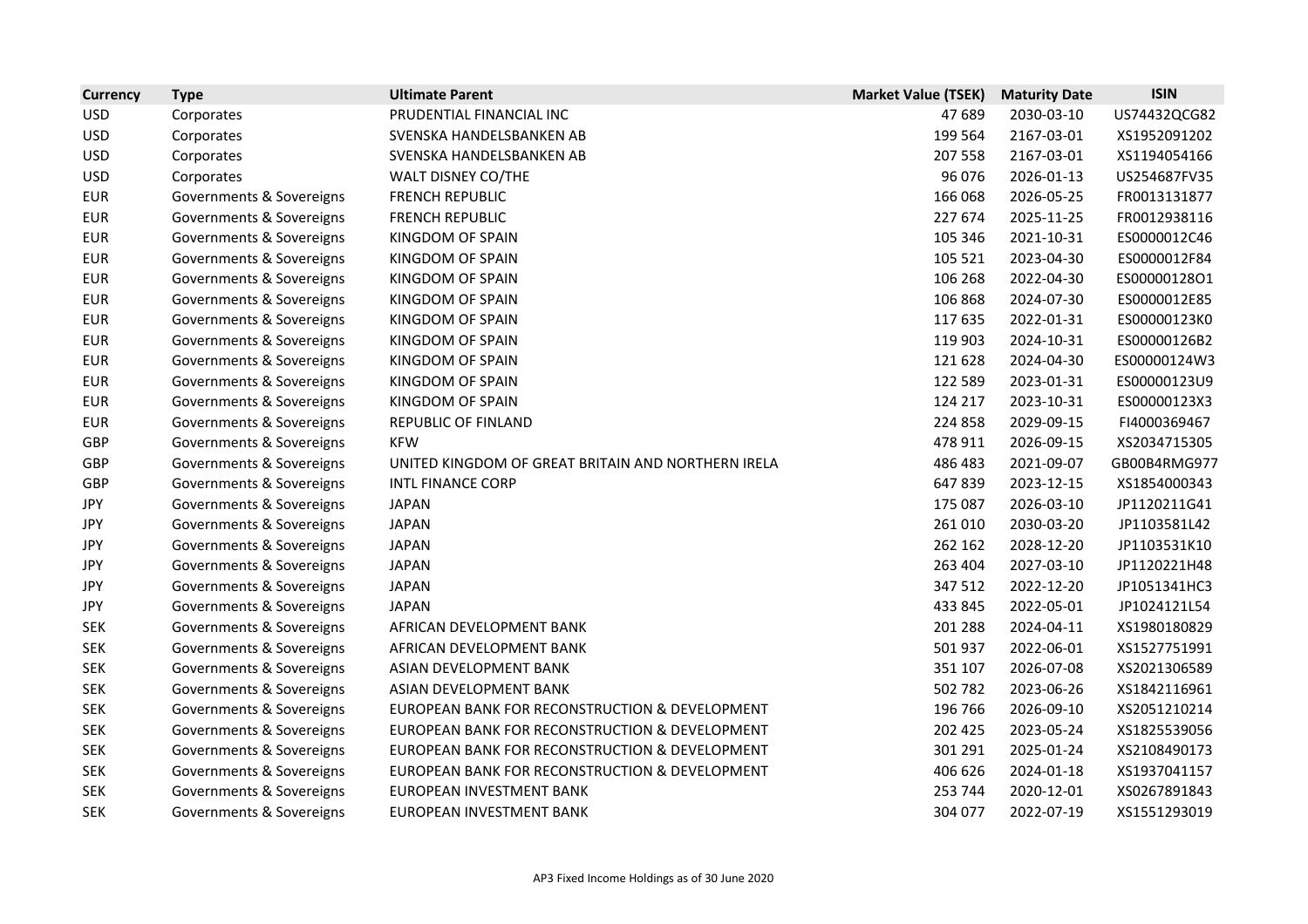| <b>Currency</b> | <b>Type</b>              | <b>Ultimate Parent</b>                         | <b>Market Value (TSEK)</b> | <b>Maturity Date</b> | <b>ISIN</b>  |
|-----------------|--------------------------|------------------------------------------------|----------------------------|----------------------|--------------|
| <b>SEK</b>      | Governments & Sovereigns | EUROPEAN INVESTMENT BANK                       | 502 966                    | 2021-01-20           | XS1346202184 |
| <b>SEK</b>      | Governments & Sovereigns | EUROPEAN INVESTMENT BANK                       | 516 249                    | 2025-01-30           | XS1757428088 |
| <b>SEK</b>      | Governments & Sovereigns | EUROPEAN INVESTMENT BANK                       | 553 706                    | 2023-11-13           | XS0852107266 |
| <b>SEK</b>      | Governments & Sovereigns | <b>INTL FINANCE CORP</b>                       | 98 2 35                    | 2026-09-03           | XS2049625028 |
| <b>SEK</b>      | Governments & Sovereigns | <b>INTL FINANCE CORP</b>                       | 202 924                    | 2023-01-30           | XS1759252445 |
| <b>SEK</b>      | Governments & Sovereigns | <b>INTL FINANCE CORP</b>                       | 206 236                    | 2025-05-12           | XS1801906600 |
| <b>SEK</b>      | Governments & Sovereigns | <b>KFW</b>                                     | 253 118                    | 2023-01-23           | XS1756683659 |
| <b>SEK</b>      | Governments & Sovereigns | <b>KFW</b>                                     | 502 447                    | 2021-01-27           | XS1351716896 |
| <b>SEK</b>      | Governments & Sovereigns | KINGDOM OF SWEDEN                              | 64 017                     | 2030-06-01           | SE0013748258 |
| <b>SEK</b>      | Governments & Sovereigns | KINGDOM OF SWEDEN                              | 249 662                    | 2032-06-01           | SE0004517290 |
| <b>SEK</b>      | Governments & Sovereigns | KINGDOM OF SWEDEN                              | 263 957                    | 2022-06-01           | SE0004211084 |
| <b>SEK</b>      | Governments & Sovereigns | KINGDOM OF SWEDEN                              | 314 596                    | 2039-03-30           | SE0002829192 |
| <b>SEK</b>      | Governments & Sovereigns | KINGDOM OF SWEDEN                              | 450 422                    | 2026-06-01           | SE0008014062 |
| <b>SEK</b>      | Governments & Sovereigns | KINGDOM OF SWEDEN                              | 459 793                    | 2027-12-01           | SE0009548704 |
| <b>SEK</b>      | Governments & Sovereigns | KINGDOM OF SWEDEN                              | 535 833                    | 2023-11-13           | SE0004869071 |
| <b>SEK</b>      | Governments & Sovereigns | KINGDOM OF SWEDEN                              | 585 696                    | 2032-06-01           | SE0007045745 |
| <b>SEK</b>      | Governments & Sovereigns | KINGDOM OF SWEDEN                              | 667 398                    | 2025-06-01           | SE0005703550 |
| <b>SEK</b>      | Governments & Sovereigns | KINGDOM OF SWEDEN                              | 892 913                    | 2028-12-01           | SE0000556599 |
| <b>SEK</b>      | Governments & Sovereigns | KINGDOM OF SWEDEN                              | 1507960                    | 2022-06-01           | SE0003784461 |
| <b>SEK</b>      | Governments & Sovereigns | NORDIC INVESTMENT BANK                         | 100 826                    | 2024-02-01           | XS1943607975 |
| <b>SEK</b>      | Governments & Sovereigns | NORDIC INVESTMENT BANK                         | 201 189                    | 2021-01-20           | XS1347786797 |
| <b>SEK</b>      | Governments & Sovereigns | NORDIC INVESTMENT BANK                         | 202 612                    | 2022-08-29           | XS1673097637 |
| <b>SEK</b>      | Governments & Sovereigns | NORDIC INVESTMENT BANK                         | 304 759                    | 2023-09-22           | XS1494406074 |
| <b>SEK</b>      | Governments & Sovereigns | ORESUNDSBRO KONSORTIET                         | 177910                     | 2020-12-01           | SE0001157173 |
| <b>USD</b>      | Governments & Sovereigns | AFRICAN DEVELOPMENT BANK                       | 582 061                    | 2021-12-06           | US00828EDF34 |
| <b>USD</b>      | Governments & Sovereigns | EUROPEAN BANK FOR RECONSTRUCTION & DEVELOPMENT | 497931                     | 2025-02-13           | US29874QEE08 |
| <b>USD</b>      | Governments & Sovereigns | EUROPEAN BANK FOR RECONSTRUCTION & DEVELOPMENT | 573 011                    | 2021-07-15           | US29874QDG64 |
| <b>USD</b>      | Governments & Sovereigns | EUROPEAN BANK FOR RECONSTRUCTION & DEVELOPMENT | 589 345                    | 2024-09-27           | US29874QAY08 |
| <b>USD</b>      | Governments & Sovereigns | <b>INTL BK RECON &amp; DEVELOP</b>             | 638081                     | 2025-11-20           | US45905U6L39 |
| <b>USD</b>      | Governments & Sovereigns | <b>INTL FINANCE CORP</b>                       | 508 790                    | 2023-10-04           | XS1890154294 |
| <b>USD</b>      | Governments & Sovereigns | <b>INTL FINANCE CORP</b>                       | 904 372                    | 2022-10-24           | US45950VLH77 |
| <b>USD</b>      | Governments & Sovereigns | <b>KFW</b>                                     | 973 153                    | 2022-09-29           | US500769HP20 |
| <b>USD</b>      | Governments & Sovereigns | <b>KFW</b>                                     | 1014772                    | 2020-11-30           | US500769GU24 |
| <b>USD</b>      | Governments & Sovereigns | NORDIC INVESTMENT BANK                         | 441 167                    | 2021-09-30           | US65562QAW50 |
| <b>USD</b>      | Governments & Sovereigns | UNITED STATES OF AMERICA                       | 253 219                    | 2021-04-15           | US912828Q608 |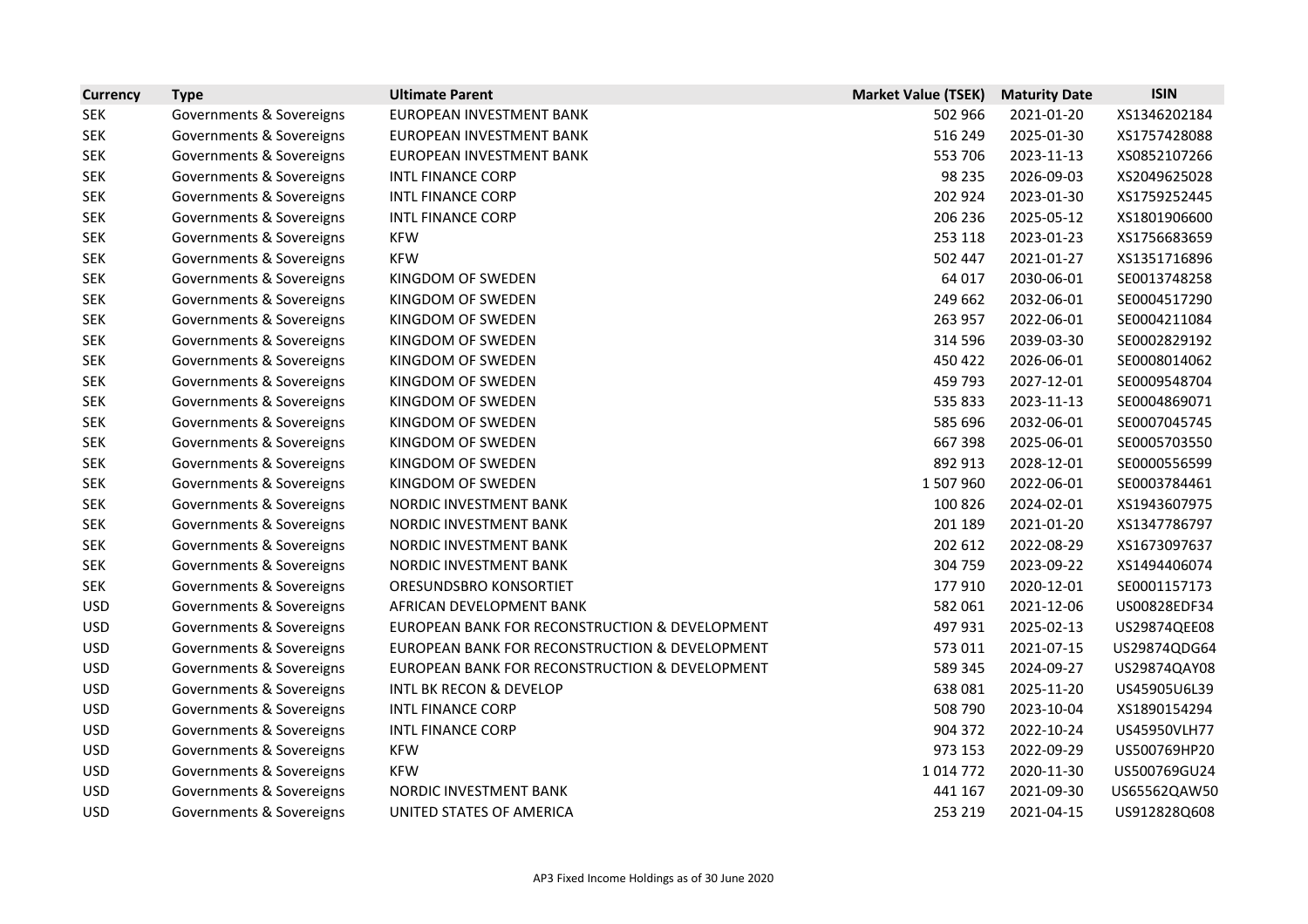| <b>Currency</b> | <b>Type</b>              | <b>Ultimate Parent</b>   | <b>Market Value (TSEK)</b> | <b>Maturity Date</b> | <b>ISIN</b>  |
|-----------------|--------------------------|--------------------------|----------------------------|----------------------|--------------|
| <b>USD</b>      | Governments & Sovereigns | UNITED STATES OF AMERICA | 306 794                    | 2029-07-15           | US9128287D64 |
| <b>USD</b>      | Governments & Sovereigns | UNITED STATES OF AMERICA | 410785                     | 2028-01-15           | US912810PV44 |
| <b>USD</b>      | Governments & Sovereigns | UNITED STATES OF AMERICA | 411 629                    | 2025-11-15           | US912828M565 |
| <b>USD</b>      | Governments & Sovereigns | UNITED STATES OF AMERICA | 431 210                    | 2029-05-15           | US9128286T26 |
| <b>USD</b>      | Governments & Sovereigns | UNITED STATES OF AMERICA | 441 172                    | 2028-05-15           | US9128284N73 |
| <b>USD</b>      | Governments & Sovereigns | UNITED STATES OF AMERICA | 476 913                    | 2021-11-30           | US912828U659 |
| <b>USD</b>      | Governments & Sovereigns | UNITED STATES OF AMERICA | 478 757                    | 2021-10-31           | US912828F965 |
| <b>USD</b>      | Governments & Sovereigns | UNITED STATES OF AMERICA | 479 675                    | 2021-08-15           | US912828RC60 |
| <b>USD</b>      | Governments & Sovereigns | UNITED STATES OF AMERICA | 481890                     | 2022-02-28           | US912828W556 |
| <b>USD</b>      | Governments & Sovereigns | UNITED STATES OF AMERICA | 484 530                    | 2023-03-31           | US912828Q293 |
| <b>USD</b>      | Governments & Sovereigns | UNITED STATES OF AMERICA | 487 483                    | 2022-07-31           | US912828XQ82 |
| <b>USD</b>      | Governments & Sovereigns | UNITED STATES OF AMERICA | 498 370                    | 2022-04-15           | US912828X398 |
| <b>USD</b>      | Governments & Sovereigns | UNITED STATES OF AMERICA | 500 190                    | 2026-05-15           | US912828R366 |
| <b>USD</b>      | Governments & Sovereigns | UNITED STATES OF AMERICA | 506 202                    | 2030-02-15           | US912828Z948 |
| <b>USD</b>      | Governments & Sovereigns | UNITED STATES OF AMERICA | 507 392                    | 2023-11-15           | US912828WE61 |
| <b>USD</b>      | Governments & Sovereigns | UNITED STATES OF AMERICA | 510 440                    | 2026-07-31           | US912828Y958 |
| <b>USD</b>      | Governments & Sovereigns | UNITED STATES OF AMERICA | 512 696                    | 2026-11-15           | US912828U246 |
| <b>USD</b>      | Governments & Sovereigns | UNITED STATES OF AMERICA | 513 434                    | 2024-02-15           | US912828B667 |
| <b>USD</b>      | Governments & Sovereigns | UNITED STATES OF AMERICA | 523 667                    | 2025-02-28           | US9128283Z13 |
| <b>USD</b>      | Governments & Sovereigns | UNITED STATES OF AMERICA | 527 151                    | 2027-08-15           | US9128282R06 |
| <b>USD</b>      | Governments & Sovereigns | UNITED STATES OF AMERICA | 540 781                    | 2029-01-15           | US9128285W63 |
| <b>USD</b>      | Governments & Sovereigns | UNITED STATES OF AMERICA | 572 952                    | 2040-02-15           | US912810QF84 |
| <b>USD</b>      | Governments & Sovereigns | UNITED STATES OF AMERICA | 578 333                    | 2022-01-31           | US912828V723 |
| <b>USD</b>      | Governments & Sovereigns | UNITED STATES OF AMERICA | 597832                     | 2024-04-15           | US9128286N55 |
| <b>USD</b>      | Governments & Sovereigns | UNITED STATES OF AMERICA | 599 560                    | 2028-04-15           | US912810FD55 |
| <b>USD</b>      | Governments & Sovereigns | UNITED STATES OF AMERICA | 619 662                    | 2029-04-15           | US912810FH69 |
| <b>USD</b>      | Governments & Sovereigns | UNITED STATES OF AMERICA | 648 660                    | 2024-01-15           | US912828B253 |
| <b>USD</b>      | Governments & Sovereigns | UNITED STATES OF AMERICA | 674 478                    | 2022-04-30           | US912828X471 |
| <b>USD</b>      | Governments & Sovereigns | UNITED STATES OF AMERICA | 704 864                    | 2026-01-15           | US912810FS25 |
| <b>USD</b>      | Governments & Sovereigns | UNITED STATES OF AMERICA | 709 279                    | 2021-06-30           | US912828S273 |
| <b>USD</b>      | Governments & Sovereigns | UNITED STATES OF AMERICA | 715 365                    | 2024-08-15           | US912828D564 |
| <b>USD</b>      | Governments & Sovereigns | UNITED STATES OF AMERICA | 735 984                    | 2025-01-15           | US912810FR42 |
| <b>USD</b>      | Governments & Sovereigns | UNITED STATES OF AMERICA | 774 985                    | 2021-12-31           | US912828G872 |
| <b>USD</b>      | Governments & Sovereigns | UNITED STATES OF AMERICA | 812 428                    | 2024-11-15           | US912828G385 |
| <b>USD</b>      | Governments & Sovereigns | UNITED STATES OF AMERICA | 838 900                    | 2027-02-15           | US912828V988 |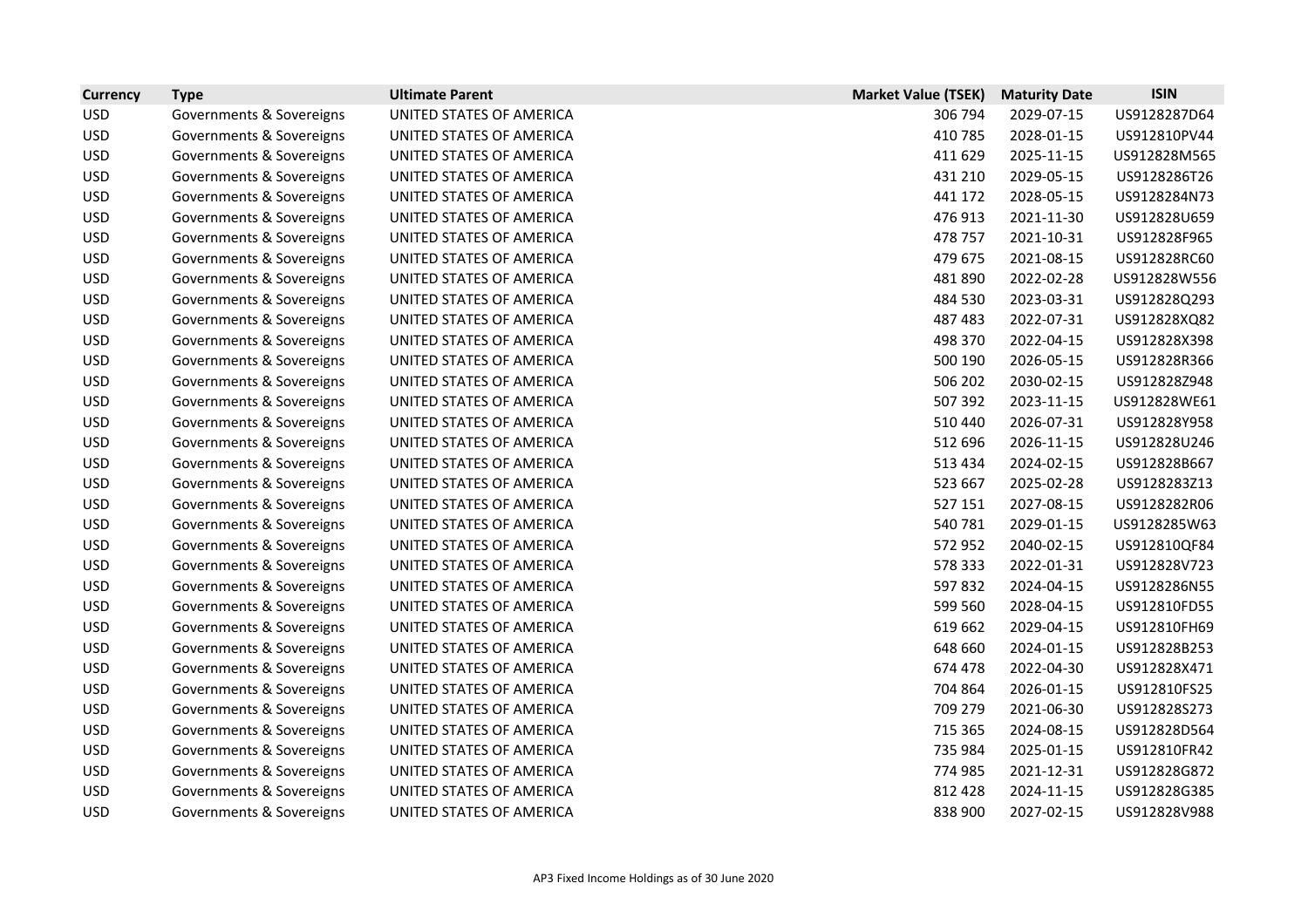| <b>Currency</b> | <b>Type</b>                        | <b>Ultimate Parent</b>             | <b>Market Value (TSEK)</b> | <b>Maturity Date</b> | <b>ISIN</b>  |
|-----------------|------------------------------------|------------------------------------|----------------------------|----------------------|--------------|
| <b>USD</b>      | Governments & Sovereigns           | UNITED STATES OF AMERICA           | 841042                     | 2024-07-15           | US912828WU04 |
| <b>USD</b>      | Governments & Sovereigns           | UNITED STATES OF AMERICA           | 851 007                    | 2022-07-15           | US912828TE09 |
| <b>USD</b>      | Governments & Sovereigns           | UNITED STATES OF AMERICA           | 865 038                    | 2021-07-15           | US912828QV50 |
| <b>USD</b>      | Governments & Sovereigns           | UNITED STATES OF AMERICA           | 949 029                    | 2021-02-28           | US912828B907 |
| <b>USD</b>      | Governments & Sovereigns           | UNITED STATES OF AMERICA           | 955 928                    | 2025-01-15           | US912828H458 |
| <b>USD</b>      | Governments & Sovereigns           | UNITED STATES OF AMERICA           | 961 105                    | 2022-05-31           | US912828XR65 |
| <b>USD</b>      | Governments & Sovereigns           | UNITED STATES OF AMERICA           | 967 208                    | 2023-07-31           | US912828S927 |
| <b>USD</b>      | Governments & Sovereigns           | UNITED STATES OF AMERICA           | 971721                     | 2022-09-30           | US9128282W90 |
| <b>USD</b>      | Governments & Sovereigns           | UNITED STATES OF AMERICA           | 974 400                    | 2022-10-31           | US9128283C28 |
| <b>USD</b>      | Governments & Sovereigns           | UNITED STATES OF AMERICA           | 975 672                    | 2023-05-15           | US912828VB32 |
| <b>USD</b>      | Governments & Sovereigns           | UNITED STATES OF AMERICA           | 983 114                    | 2023-02-15           | US912828UN88 |
| <b>USD</b>      | Governments & Sovereigns           | UNITED STATES OF AMERICA           | 1 002 361                  | 2026-02-15           | US912828P469 |
| <b>USD</b>      | Governments & Sovereigns           | UNITED STATES OF AMERICA           | 1006868                    | 2024-06-30           | US912828XX34 |
| <b>USD</b>      | Governments & Sovereigns           | UNITED STATES OF AMERICA           | 1016634                    | 2024-05-15           | US912828WJ58 |
| <b>USD</b>      | Governments & Sovereigns           | UNITED STATES OF AMERICA           | 1017111                    | 2028-11-15           | US9128285M81 |
| <b>USD</b>      | Governments & Sovereigns           | UNITED STATES OF AMERICA           | 1018379                    | 2025-08-15           | US912828K742 |
| <b>USD</b>      | Governments & Sovereigns           | UNITED STATES OF AMERICA           | 1051965                    | 2027-11-15           | US9128283F58 |
| <b>USD</b>      | Governments & Sovereigns           | UNITED STATES OF AMERICA           | 1054370                    | 2027-05-15           | US912828X885 |
| <b>USD</b>      | Governments & Sovereigns           | UNITED STATES OF AMERICA           | 1058661                    | 2026-07-15           | US912828S505 |
| <b>USD</b>      | Governments & Sovereigns           | UNITED STATES OF AMERICA           | 1060648                    | 2023-01-15           | US912828UH11 |
| <b>USD</b>      | Governments & Sovereigns           | UNITED STATES OF AMERICA           | 1063784                    | 2028-01-15           | US9128283R96 |
| <b>USD</b>      | Governments & Sovereigns           | UNITED STATES OF AMERICA           | 1070215                    | 2022-01-15           | US912828SA95 |
| <b>USD</b>      | Governments & Sovereigns           | UNITED STATES OF AMERICA           | 1070646                    | 2023-07-15           | US912828VM96 |
| <b>USD</b>      | Governments & Sovereigns           | UNITED STATES OF AMERICA           | 1077429                    | 2025-07-15           | US912828XL95 |
| <b>USD</b>      | Governments & Sovereigns           | UNITED STATES OF AMERICA           | 1096416                    | 2028-02-15           | US9128283W81 |
| <b>USD</b>      | Governments & Sovereigns           | UNITED STATES OF AMERICA           | 1 151 035                  | 2029-01-15           | US912810PZ57 |
| <b>USD</b>      | Governments & Sovereigns           | UNITED STATES OF AMERICA           | 1 160 862                  | 2027-01-15           | US912810PS15 |
| <b>USD</b>      | Governments & Sovereigns           | UNITED STATES OF AMERICA           | 1 174 032                  | 2020-10-31           | US912828WC06 |
| <b>USD</b>      | Governments & Sovereigns           | UNITED STATES OF AMERICA           | 1 183 753                  | 2028-07-15           | US912828Y388 |
| <b>USD</b>      | Governments & Sovereigns           | UNITED STATES OF AMERICA           | 1 2 2 0 4 2 9              | 2025-05-15           | US912828XB14 |
| <b>USD</b>      | Governments & Sovereigns           | UNITED STATES OF AMERICA           | 1426815                    | 2021-04-30           | US912828WG10 |
| <b>USD</b>      | Governments & Sovereigns           | UNITED STATES OF AMERICA           | 1 439 449                  | 2021-06-30           | US912828WR74 |
| <b>USD</b>      | Governments & Sovereigns           | <b>WORLD BANK GROUP/THE</b>        | 505 089                    | 2025-03-03           | US45905URL07 |
| <b>USD</b>      | <b>Insurance-Linked Securities</b> | <b>Insurance-Linked Securities</b> | 5 946 685                  |                      |              |
| <b>EUR</b>      | Mortgages & Agencies               | <b>FASTIGHETS AB BALDER</b>        | 171 279                    | 2026-01-23           | XS1677912393 |